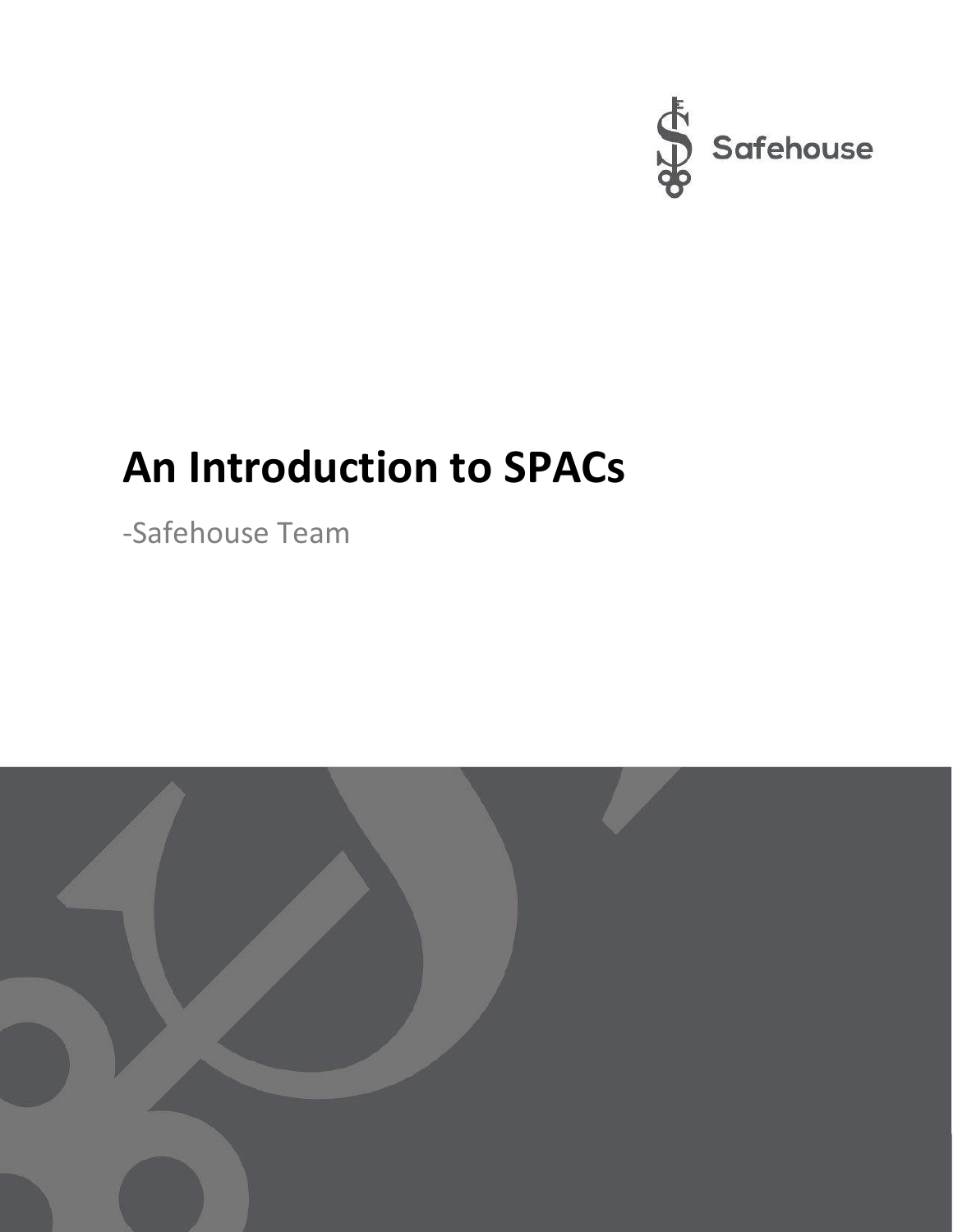If you've been following the stock market in the past twelve months, you've probably heard the term Special Purpose Acquisition Company, Blank Check Company or SPAC quite often. While SPACs have been around for a while, the recent acceleration and the "rise of SPACs" has frequented headlines in 2020. Below we do our best to simplify the most important elements required to understand SPACs.

## **An Introduction to SPACs**

A Special Purpose Acquisition Company (SPAC) is a shell company that lists on the stock market with the goal of acquiring or merging with a private company. By acquiring/merging with a private company, that private company (or target) in turn becomes a publicly traded company. Like an Initial Public Offering (IPO) or direct listing, this is a method for private companies to go public or list on the stock market.

## **So how is a SPAC formed and when does a deal happen?**

Typically, a renowned investor (the Sponsor) raises money from a group of investors and pools the funds into one vehicle (forming the SPAC). A prospectus is issued once the SPAC lists on the market. Most SPACs list at a "par" value of USD 10 per unit to make the math easy. So, if you know a SPAC is raising USD 100mn at USD 10 a unit, then you know there will be 10 million units issued. Once the money is raised, the sponsor usually has up to 2 years to acquire a stake in a private company. In the meantime, the money sits in the bank generating a nominal yield until a deal happens.



Source: PwC

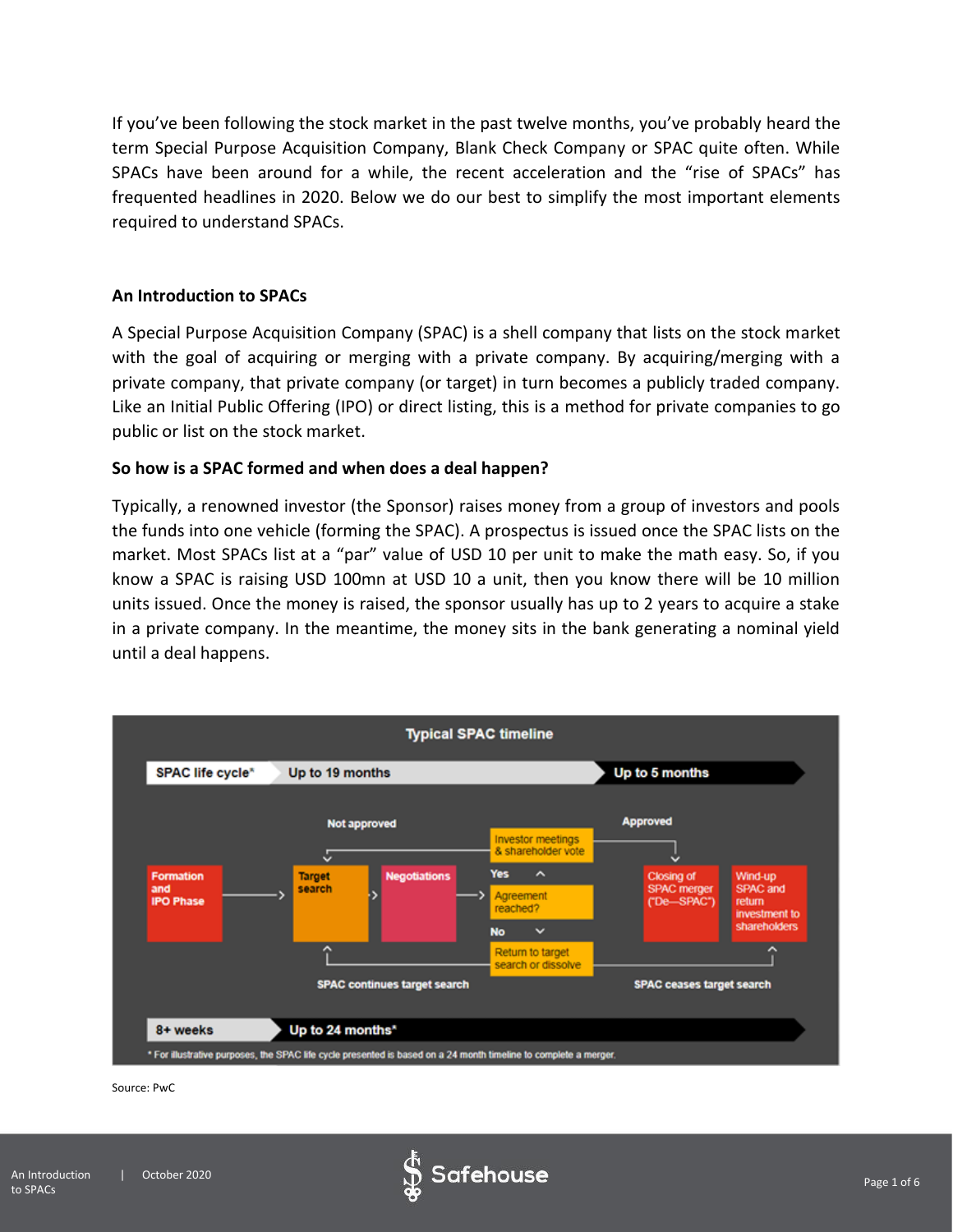It is important to understand that the timeline of a deal happening is uncertain, it may take anywhere from 1 month to up to 24 months to happen. The objective is to give the sponsor enough time to hunt for a great deal. If no transaction takes place, the money (with interest but net of listing expenses) is returned to investors. Once an offer is made and accepted, shares of the private company roll into the SPAC (usually within 30 days) in return for the cash investment from the SPAC. The merged companies are now a single publicly traded company.

## **Here's an example:**

- 1. "SPAC A" raises USD 100mn from investors at USD 10 per unit (units will be explained later)
- 2. "SPAC A" lists on the market with 10mn units
- 3. "SPAC A" identifies an interesting company "Target" worth USD 1bn
- 4. "SPAC A" acquires 10% of "Target" for USD 100mn (offering can be primary/secondary)
- 5. "Target" is now listed on the market and open to any investor to buy shares

## **SPACs are better than IPOs because:**

- Quicker route to public markets
- Company management continues running business and is not distracted by a roadshow
- Company management has more control over the price/valuation
- All investors have the ability to buy shares of a SPAC upon listing
- Lower cost transaction

## **Is that all you need to know? Most certainly not.**

When SPACs first list on the market, they list in "units". Typically, 1 unit is equal to 1 share of common stock + part of a warrant depending on the terms established. Warrants give their owners the right to buy common stock at a predetermined price (strike price). Let's assume units trade at USD 10 and entitle you to 1 share of common stock + 1/3 warrant, and warrants have a strike price of USD 11.5, then a warrant gives you the right to buy shares at USD 11.5. What this also means is that for every 3 shares, 1 new share may be issued if the share price is over USD 11.5 and all the warrants are exercised (the owners of the warrants decide to pay USD 11.5 to buy additional shares). As a result, shareholders that only own common stock may be diluted once the warrants are exercised.

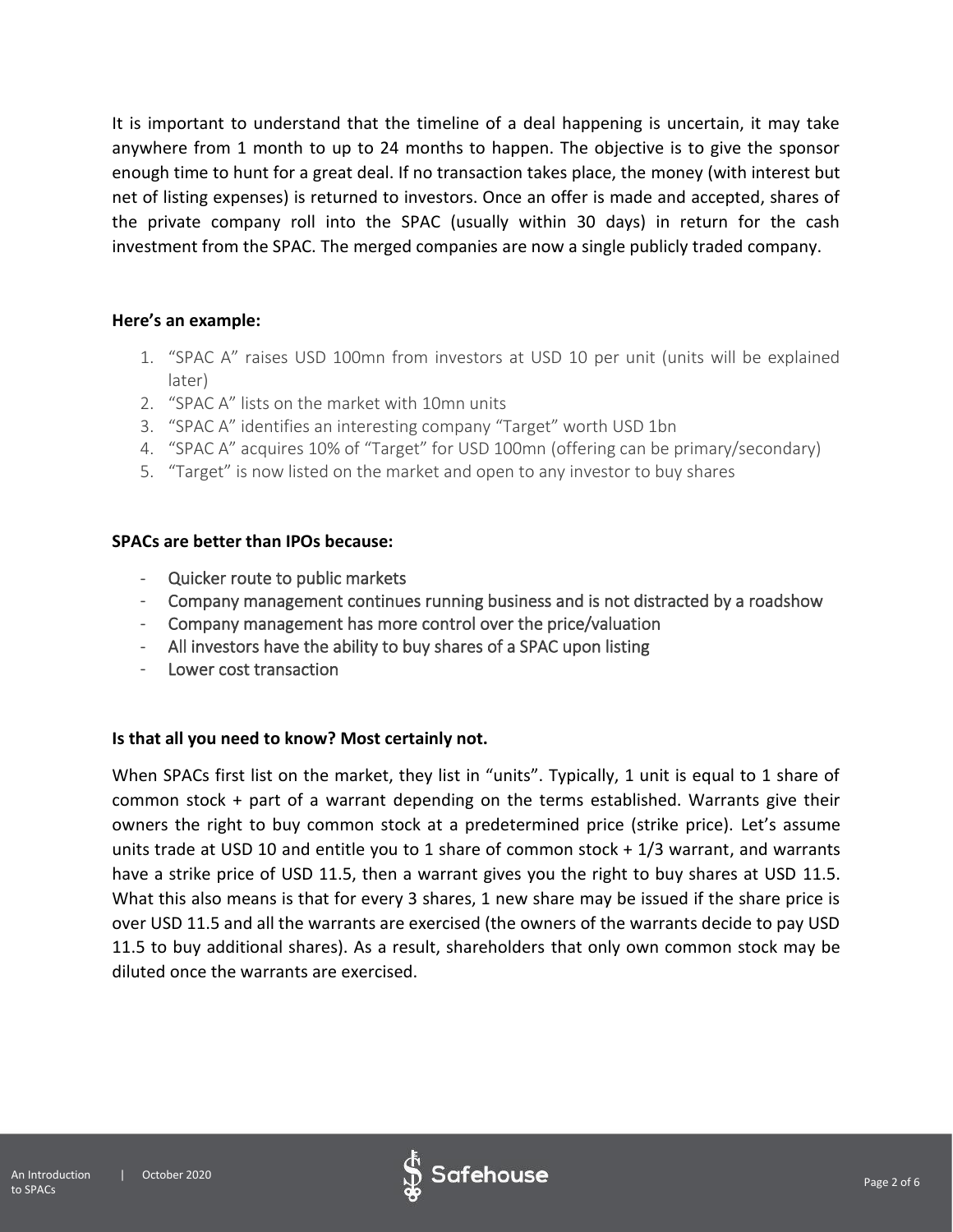## **Here's an example:**

- 1. "SPAC A" raises USD 90mn at USD 10 per unit therefore issuing 9mn units
- 2. Each unit converts to 1 common stock + 1/3 warrant
- 3. Common stock and warrants are now both tradable (new shareholders can buy either or)
- 4. "SPAC A" acquires stake in "Target"
- 5. "Target" becomes a publicly traded company
- 6. Stock price moves above warrant strike price (assumed for this example)
- 7. All warrant owners exercise their warrants (3mn new common stock issued)
- 8. Total capital raised becomes c. USD 125mn (90+3\*11.5)
- 9. Total share count goes from 9mn to 12mn (25% dilution =9/12-1)

## **If a shareholder does not own warrants and only owns shares, he/she can be diluted by up to 25% in this example. To be conservative, always assume full dilution.**

## **What if you don't like the proposed merger?**

It should be noted that before a deal combination occurs, all shareholders are given a chance to redeem shares at the original issue price (with interest and less expenses) ie. c. USD 10 per share. Even though a vote takes place before the deal closes, investors can redeem their shares regardless whether they have voted for/against the combination. This can create an asymmetric risk reward profile for investors who buy shares close to NAV as they are guaranteed a chance to redeem at USD 10 per share (worst case) and therefore downside is limited.

## **Buying at close to NAV locks in your downside due to redemption rights.**

## **So how does the sponsor make money?**

The sponsor, who is being trusted by investors to make a great deal, often has an asymmetric compensation mechanism. For most of the SPACs you read about, the sponsor can pay USD 25,000 for 20% of the SPACs common stock (Founder shares). Let's think about what that means in dollar terms.

*"The typical compensation for SPAC sponsors comes in the form of so-called founder shares which entitle the sponsor to 20% of the SPAC's common stock for an investment of \$25,000 (this is not a typo!), which the sponsor receives if it completes a transaction. For example, a sponsor that raises a \$400 million SPAC will receive 20% of its common stock, initially worth \$100 million, if they complete a deal, whether the newly merged company's stock goes up or down when the transaction closes.* 

*In other words, if the stock of the newly merged company in the above example declines by half after the transaction closes, the sponsor's common stock will be worth \$50 million, a 2,000* 

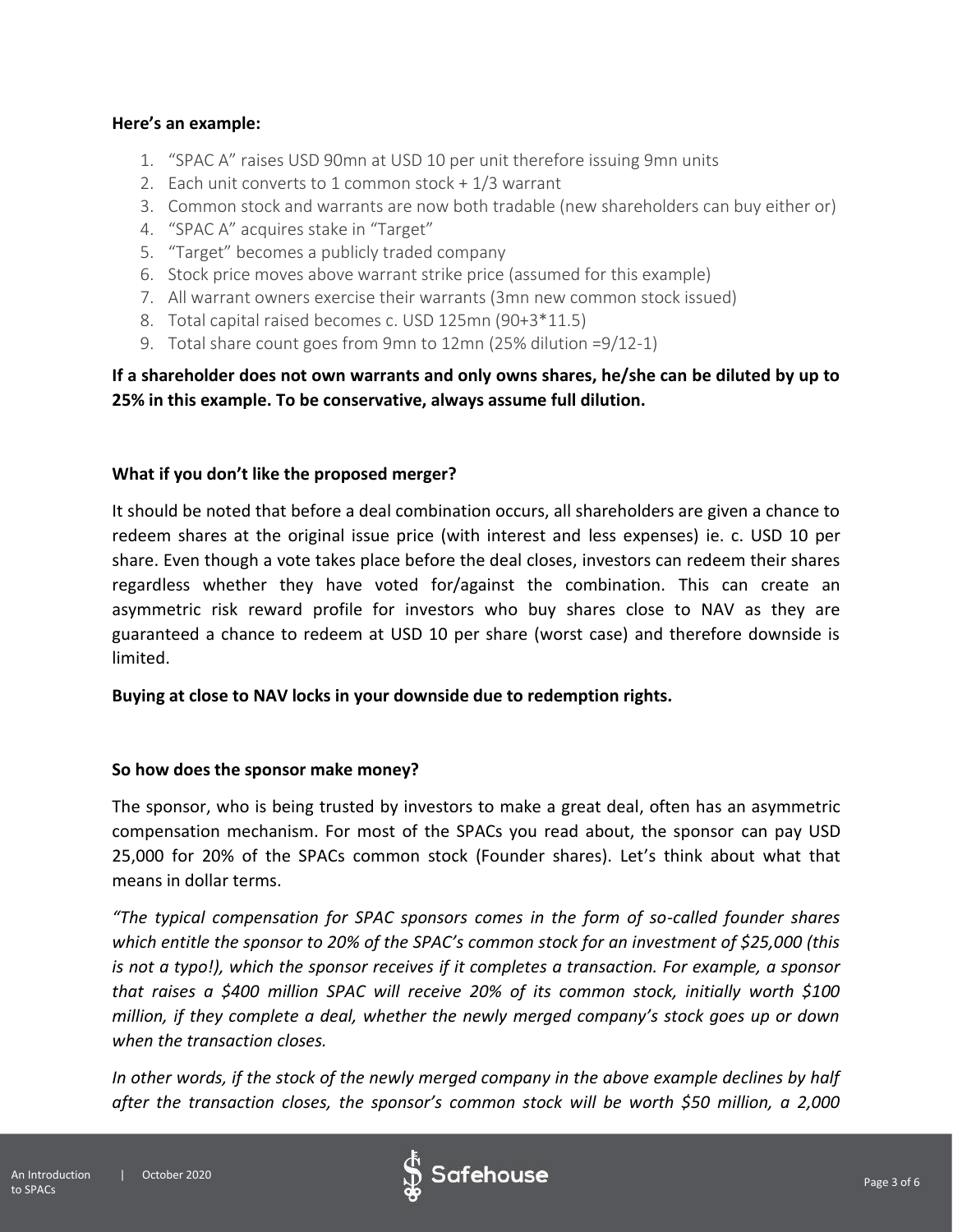*times multiple of the \$25,000 invested by the sponsor, a remarkable return for a failed deal. This value is realized by the sponsor while their shareholders have lost half of their investment. To make matters worse, many sponsors receive additional fees for completing transactions, which can include tens of millions of dollars in advisory fees, often paid to captive "investment banks" that are often 100% owned by the sponsors themselves."*

*-* **Bill Ackman (Pershing Square Semi-Annual Letter to Shareholders, August 2020)**

## **The right SPAC = The right Sponsor**

At the end of the day the most important factor in determining the risk reward of a SPAC is the Sponsor behind it. The track record, experience and reputation of the sponsor will allow them to raise money quickly, source great deals and price the deal efficiently. With the rise of SPACs today, Sponsors act as the key differentiator for investors who wish to determine which SPAC to invest in.

*"Since 2015, the 89 SPACs that have completed mergers have an average loss of 18.8 percent (and a median loss of 36.1 percent), compared with the average aftermarket gain of 37.2 percent for other IPOs through July 24, according to Renaissance Capital, which tracks IPOs. Only 29 percent of the SPACs had positive returns."* – **Michelle Celarier<sup>1</sup>**

For those of you who want to learn more about SPACs, we suggest you read the following articles:

<https://abovethecrowd.com/2020/08/23/going-public-circa-2020-door-3-the-spac/>

<https://techcrunch.com/2020/08/21/almost-everything-you-need-to-know-about-spacs/>

<https://corporatefinanceinstitute.com/resources/knowledge/strategy/special-purpose-acquisition-company-spac/>

<https://www.winston.com/images/content/1/3/v2/135061/Winston-Strawn-SPAC-Basics-Presentation-2018.pdf>

<https://www.publiclytradedprivateequity.com/portalresource/SPACsOverview.pdf>

## **The best SPAC out there: Pershing Square Tontine Holdings**

At Safehouse, we invested in our first SPAC almost a year ago when Chamath Palihapitiya of Social Capital successfully took Virgin Galactic public. He has and continues to be an advocate of companies going public through SPAC mergers, calling it "efficient, timely and transparent" and coining the term "IPO 2.0". This is what really put SPACs on the radar for us and we continued to monitor new issuances in the market. Today, we are invested in what we believe is the best SPAC available to equity investors, Pershing Square Tontine Holdings (PSTH).



<sup>1</sup> https://www.institutionalinvestor.com/article/b1ngx7vttq33kh/Egregious-Founder-Shares-Free-Money-for-Hedge-Funds-A-Cluster-k-of-Competing-Interests-Welcome-to-the-Great-2020-SPAC-Boom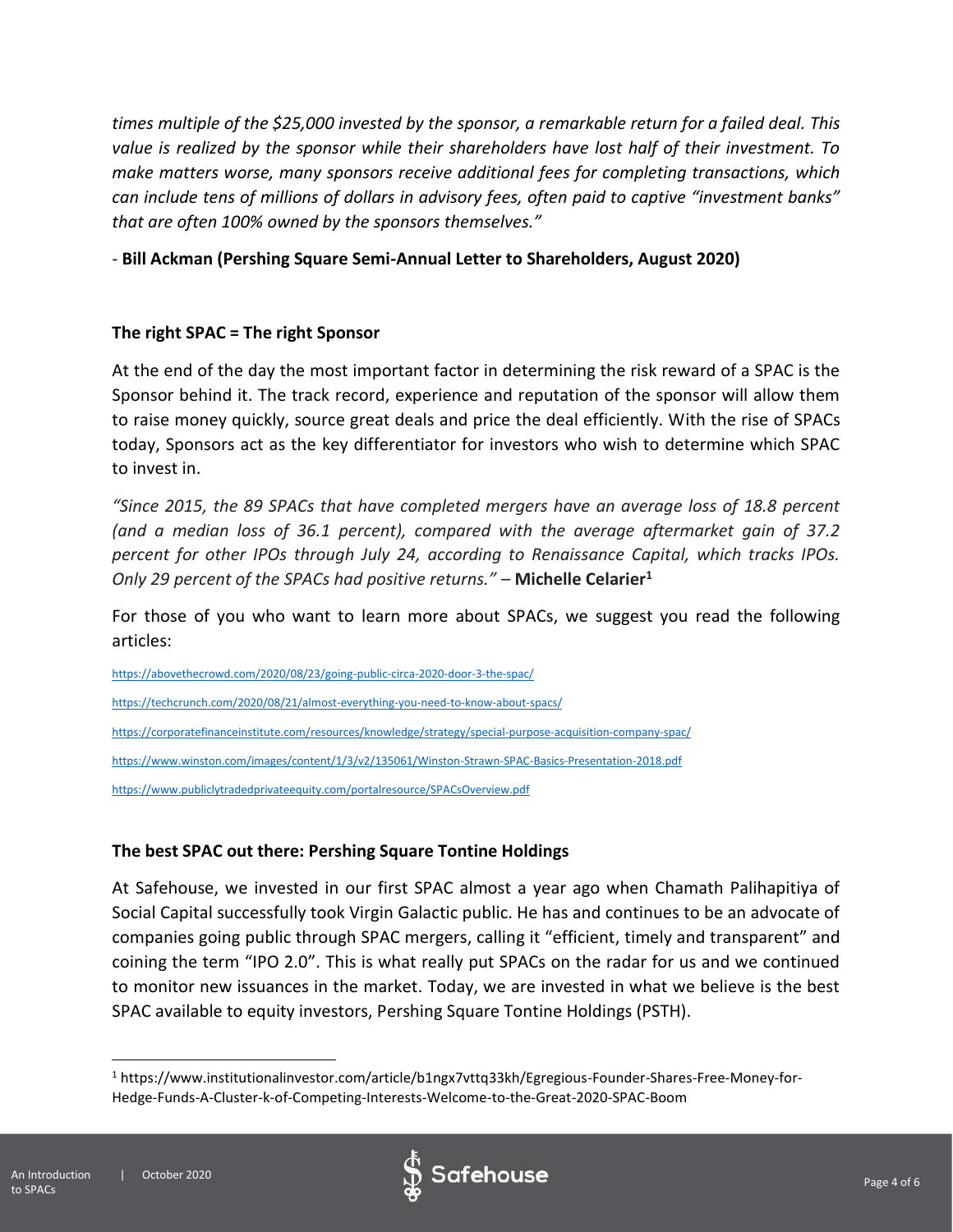Around three months ago, legendary investor Bill Ackman, raised a USD 4bn SPAC, the largest in history. At USD 20 per share, Ackman raised 200mn shares and is pledging a minimum of USD 1bn and up to USD 3bn of Pershing Square Holdings' capital taking the SPAC size up to USD 7bn. While the size limits the number of candidates PSTH can merge with, it also means the company will have no competition when making a bid and in turn have more bargaining power than the rest of the SPACs out there. In this instance, size matters. Each unit of PSTH is made up of 1 share of common stock, 1/9 redeemable warrant and 2/9 warrants only exercisable above USD 23 (strike for both sets of warrants) once the deal is completed. This encourages investors to hold onto shares until the deal closes, unlike other SPACs where investors can sell their warrants once the unit conversion takes place.

Ackman has been a vocal critic of the 20% sponsor shares that typical SPAC founders receive and instead, Pershing will pay c. USD 68mn for warrants to receive c. 6% of the combined entity only after reaching a 20% hurdle rate (USD 24). They have also agreed to not exercise these warrants for three years after the deal is completed. This ensures that Pershing's incentives are aligned and is not the typical "free" 20% that most Sponsors receive today. We have yet to come across a SPAC with such favorable terms for investors.

Combining the above elements with Bill Ackman's track record makes this an asymmetric risk reward for investors today. Bill Ackman's last SPAC which acquired Restaurant Brands in 2012 compounded at  $c$ . 19% per year for the last 8 years<sup>2</sup>, we think history can repeat itself. Theoretically, a SPAC should not fall below its cash value as investors can redeem their shares and get their money back at par value. Therefore, until a deal is announced, PSTH acts as a cash proxy which will likely monetize once Bill decides to pull the trigger.

As we mentioned earlier, the sponsor is the most important element in determining the risk reward profile of a SPAC. The risks are that Bill makes a bad deal (and shareholders don't redeem), or that the market rallies 50% and PSTH remains close to cash value, sunken opportunity cost. Yet if the market corrects, this should remain close to cash value and one could argue that market multiples will derate offering Ackman an even better ability to secure a well-priced deal. From where we stand, this is unquestionably one of the best opportunities in the market today.

As always, please don't hesitate to reach out to us at any time.

Regards,

The Safehouse Team





<sup>2</sup> https://www.institutionalinvestor.com/article/b1ngx7vttq33kh/Egregious-Founder-Shares-Free-Money-for-Hedge-Funds-A-Cluster-k-of-Competing-Interests-Welcome-to-the-Great-2020-SPAC-Boom